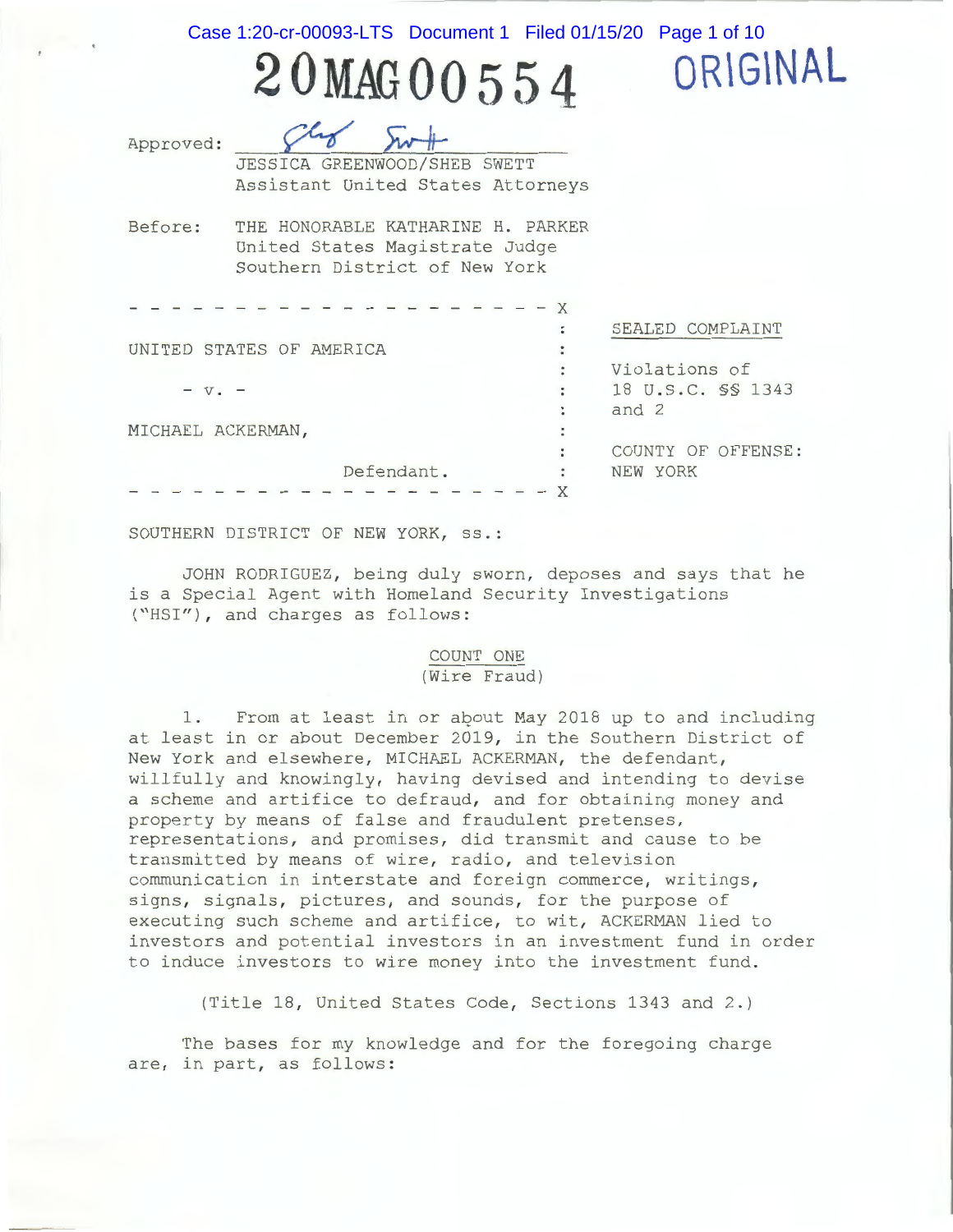2. I am a Special Agent with the HSI. I have been personally involved in the investigation of this matter, and I base this affidavit on that experience, on my conversations with other law enforcement officials, and on my examination of various reports and records . Because this affidavit is being submitted for the limited purpose of demonstrating probable cause, it does not include all the facts I have learned during the course of my investigation. Where the contents of documents and the actions, statements, and conversations of others are reported herein, they are reported in substance and in part, except where otherwise indicated.

## Background of the Investigation

3. Since at least in or about October 2019, HSI has been investigating MICHAEL ACKERMAN, the defendant, for his involvement in a cryptocurrency investment scheme involving Q3 I, LP and related "03" entities. The Q3 entities were part of an investment scheme in which ACKERMAN and his two co-founders ("Founder-1" and "Founder-2," respectively and, together with ACKERMAN, the " Founders " ) would purportedly invest and trade in cryptocurrency on behalf of investors into the Q3 entities (the "Q3 Investment Scheme").

4. HSI has been investigating allegations that ACKERMAN, directly and through others acting on information provided by ACKERMAN, lied to investors concerning the amount and location of investor funds held by Q3 .

## Background of Q3

5. Based on my review of records obtained from victiminvestors in the Q3 Investment Scheme, I have learned, among other facts, that in or about 2019, Founder-2 described Q3 I, LP as follows, in substance and in part:

> Q3 I, LP is a cryptocurrency trading company founded in 2017 that strictly trades the volatility of Cryptocurrency. I founded this company with two other financial analysts both of who worked on the floor of NYSE, one of which is an ex-hedge fund manager. We use very complex algorithms that trade in and out of coins thousands of times a day. On average we make about 0 . 5% daily on invested income. This comes out to roughly 15% total profit monthly. Profits are continuously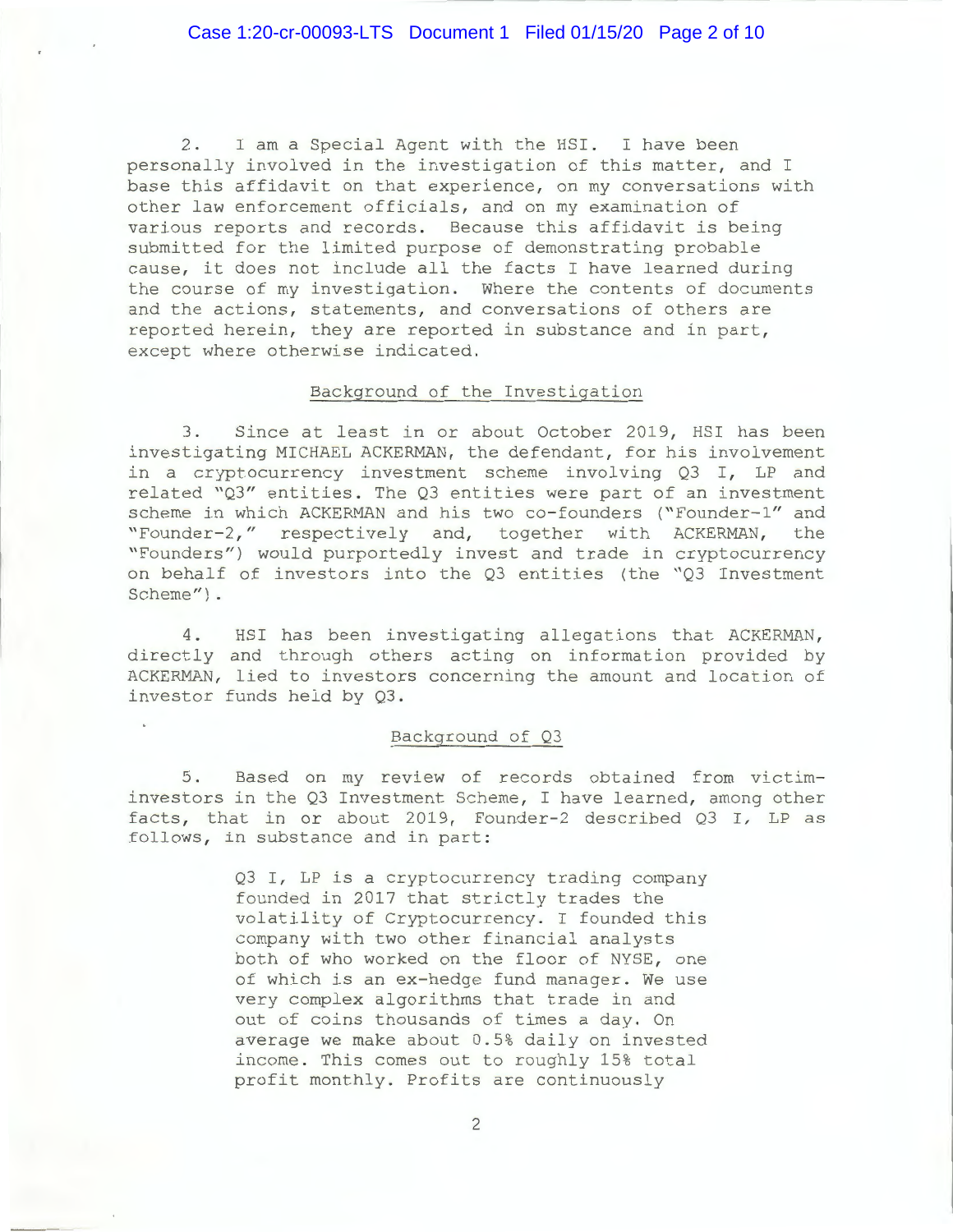reinvested, thus compounding continuously . These returns have been consistent since August 2017 . Algorithms are managed 24/7 by our chief trading officer, Michael Ackerman. Currently we have over \$236M Assets Under Management .

 $\mathbf{r}=\mathbf{r}+\mathbf{r}$  .

 $\sim$   $\sim$ 

Distribution is simple: 50% return on your profit at end of each fiscal year. The General Partners- myself and the other two founders take 50% of all profit. There are a few costs of operations (minor salaries, an office, licensing fees and other costs). At the end of year you get all of your initial investment back plus 50% of what your investment made .

 $\mathbf{r} = \mathbf{r} - \mathbf{r}$ 

It's been a winning strategy that has been tested through every peak and trough of this market over the last two years without failing. We hope you are interested in our endeavor. Please feel free to call with any questions .

6. Based on my review of a Subscription Booklet for Q3 obtained from a victim-investor, I have learned, among other facts, that potential investors in Q3 were instructed to wire their capital commitments to Q3 at a particular bank account at Signature Bank (the "Q3 Signature Bank Account") and as part of those wire instructions were given a "Bank Address" on 565 Fifth Avenue in New York, New York.

7. Based on my review of bank records obtained from Signature Bank for the time period of the opening of the Signature Bank Account through in or about November 2019, I have learned, among other facts, that:

a. The Q3 Signature Bank Account was opened in or about August 2018 in the name of  $Q3$  I, LP.

b. Michael ACKERMAN, the defendant, Founder-1, and Founder-2 are authorized signers on the Q3 Signature Bank Account.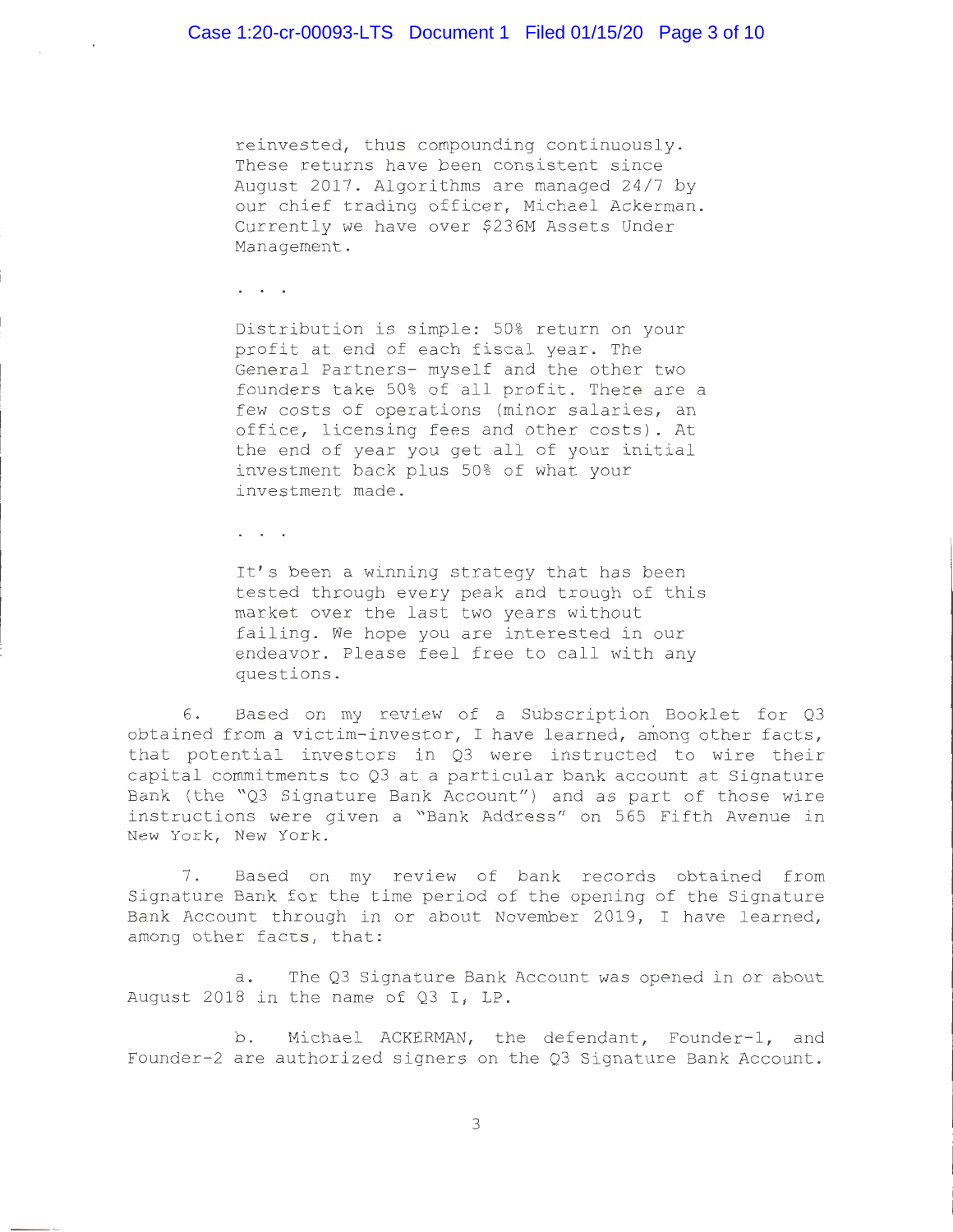c. Between at least on or about September 14, 2018 and on or about October 31, 2019, the Q3 Signature Bank Account received deposits by incoming checks and wire transfers from apparent Q3 investors, including but not limited to wire transfers directed to Signature Bank on Fifth Avenue in New York , New York and wire transfers from Bank of America NYC.

d. Between at least on or about November 2, 2018 and on or about September 24, 2019, the Q3 Signature Bank Account was used to make check payments to apparent Q3 investors, including on checks stamped with the name and address of Signature Bank on Fifth Avenue in New York, New York.

8. Based on my review of text messages obtained from Founder-2, I have learned, among other facts, that on or about December 7, 2019, Founder-1 sent a text message to Founder-2 calculating the total "Q3 investor capital" from 2018 and 2019 to be \$31,577,290.95.

## ACKERMAN Claims That Q3's Trading Balance is Growing

9. As noted in paragraph 5 above, MICHAEL ACKERMAN, the defendant, is purportedly the chief trading officer of  $Q3$  and manages its trading algorithm.

10 . As detailed in paragraph 11 below, I have learned, among other facts, that in or about 2018 and 2019, ACKERMAN claimed to Founder-1 and Founder-2 that  $Q3's$  trading account at a cryptocurrency trading platform ("Platform-1") was increasing in value. As evidenced by the information detailed in paragraph 12 below, Founder-1 used the information provided by ACKERMAN with respect to the trading balances available to Q3 to calculate the rate of return that Q3 investors were experiencing on their investments and to update investors about the health of the  $Q3$ investment fund.

11. Based on my review of text messages and attachments obtained from Founder-1, I have learned, among other facts, that beginning at least as early as in or about October 2018, and continuing through at least as late as in or about December 2019, MICHAEL ACKERMAN, the defendant, sent screenshots of the available balance of a trading account on Platform-1 (the "Platform-1 Account") to Founder-1 and Founder-2. These text messages include but are not limited to the following:

4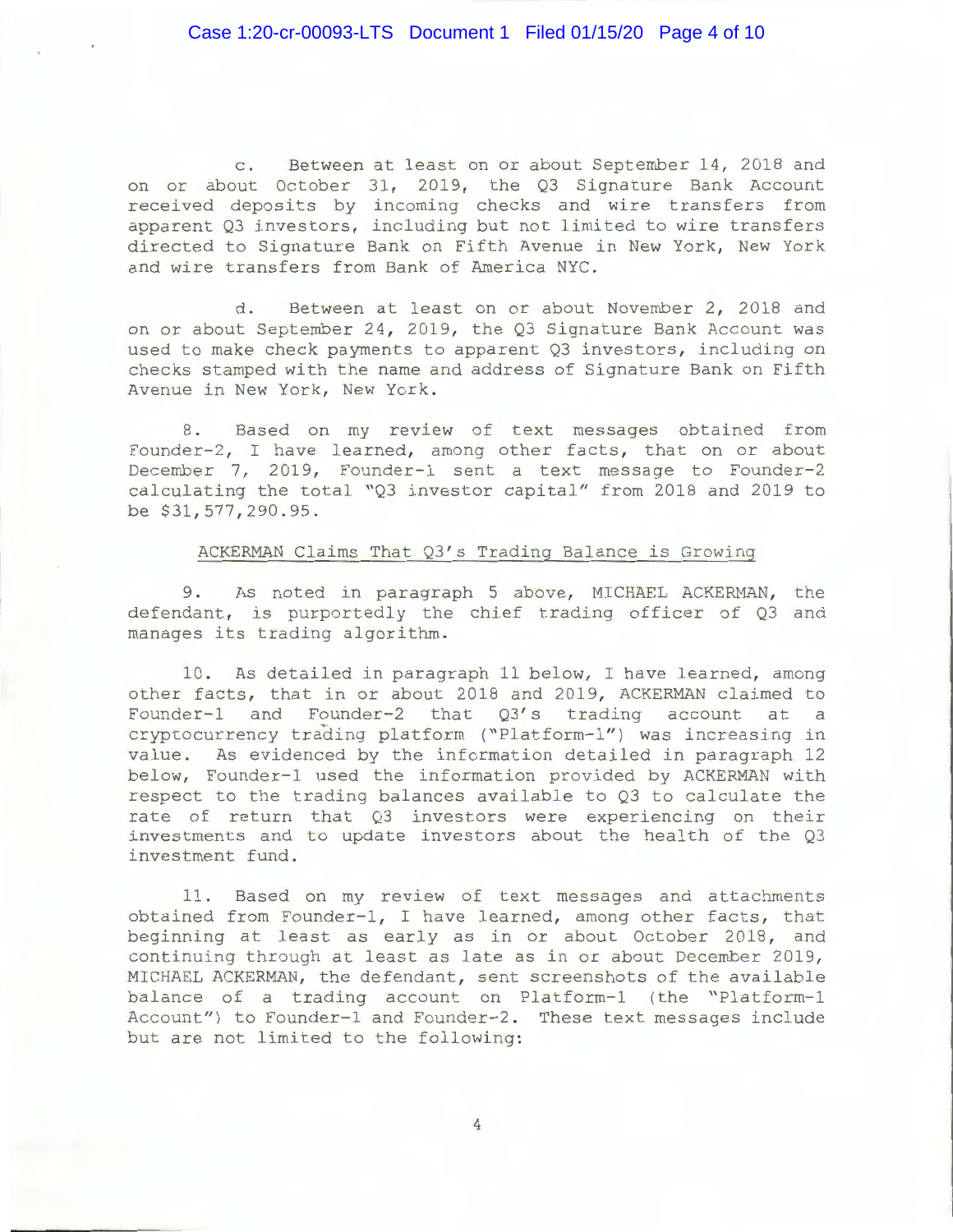# Case 1:20-cr-00093-LTS Document 1 Filed 01/15/20 Page 5 of 10

a. On or about October 6, 2018, ACKERMAN sent a text message to Founder-1 attaching a screenshot purporting to show a tradable balance of \$18,724,389.904751 USD in an unidentified Platform-1 account. Although this screenshot excluded the portion of the screen that would identify the Platform-1 account number, I believe based on my review of later screenshots sent by ACKERMAN that the account purportedly depicted in this screenshot is likely the Platform-1 Account

b. On or about December 4, 2018, ACKERMAN sent a text message to Founder-2 attaching a screenshot purporting to show a tradable balance of  $$29,329,856.95278$  USD in the Platform-1 Account.

c. On or about January 1, 2019, ACKERMAN sent a text message to Founder-2 attaching a screenshot purporting to show a tradable balance of  $$35,049,373.707592$  USD in the Platform-1 Account. In the body of the text message, ACKERMAN wrote, in substance and in part: "35,049,373.707592."

d. On or about May 21, 2019, ACKERMAN sent a text message to Founder-1 and Founder-2 stating: "GENTLEMAN...I SUBMIT TO YOU A NEW REALM OF SUCCESS." The text message also attached a screenshot that purported to show a tradable balance of \$100, 101, 931.38479 USD in the Platform-1 Account.

e. On or about September 1, 2019, ACKERMAN sent a text message to Founder-2 attaching a screenshot purporting to show a tradeable balance of \$181, 930, 351.53628 USD in the Platform-1 Account.

f . On or about October **1 ,** 2019 , ACKERMAN sent a text message to Founder-2 attaching a screenshot purporting to show a tradeable balance of  $$219, 091, 823. 29363$  USD in the Platform-1 Account .

g. On or about October 4, 2019, Founder-1 sent a text message to ACKERMAN and Founder-2 attaching a document with the header "September 2019" and "Q3 Update," which is signed with Founder-1's initials and appears to be an update to 03's investors. The document states, in substance and in part, "[W]e are thrilled Ine document states, in substance and in part, (we are chiffled<br>to report an astounding September return of 17.27%, which is our<br>best tally yet.... We remain steadfast and continue our efforts to emphasize our mantra of making a great deal of money for our small group rather than a small amount for the masses ."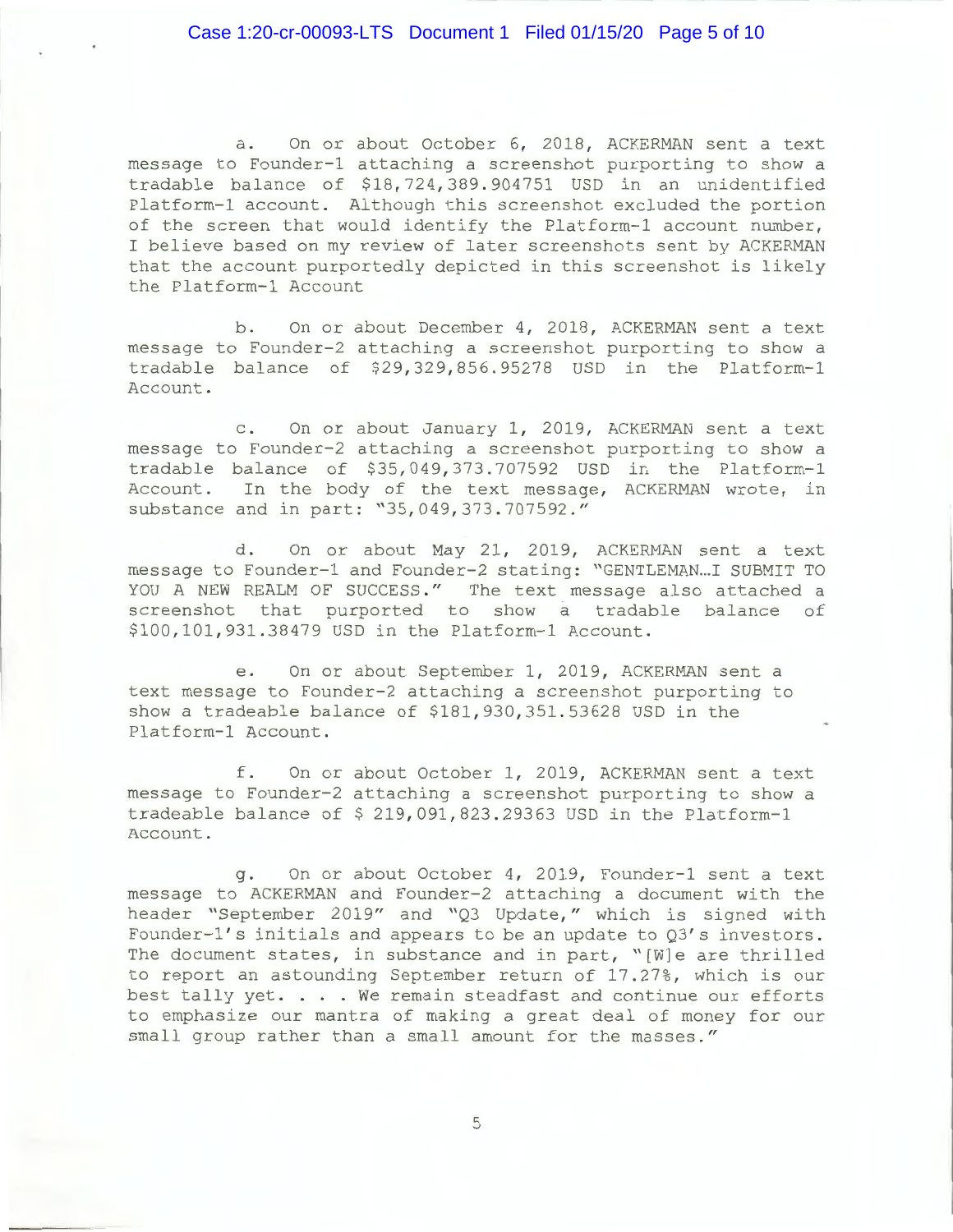h. On or about November 4, 2019, Founder-1 sent a text message to ACKERMAN and Founder-2 attaching what appears to be a copy of October 2019's update to  $Q3$  investors, which is signed with Founder-1's initials. The document states, in substance and in part: "Upon being informed of the October performance figures on a call, [an individual previously described as "an esteemed colleague"] exclaimed 'The Q3 October performance return is 18.13%, what else is there to say?" . . . Thank you all again for your continued trust and faith in our successes. . . . Happy Thanksgiving to all!"

i. On or about November 30, 2019, ACKERMAN provided Founder-1 attaching a screenshot (the "November 30, 2019 Screenshot") purporting to show a tradable balance of \$310, 424, 288.4041 USD in Platform-1 Account.

j. On or about December 6, 2019, ACKERMAN sent Founder-1 a text message with a screenshot (the "December 6, 2019 Screenshot") showing a balance of \$315,361,358 USD in the Platform-1 Account .

## ACKERMAN Misrepresents the Fund Balance to Q3 Investors

12. Based on my review of emails obtained from Founder-1, I have learned, among other facts, that:

a. At approximately  $2:22$  p.m. on or about December 13, 2019, MICHAEL ACKERMAN, the defendant, sent an email to certain Q3 investors. In substance and in part, the email apologized for " endless delays the past month" and· described a health issue that would cause ACKERMAN to "be spending a great deal of time in New York aggressively pursuing" treatment. ACKERMAN further stated, in substance and in part, that "we have suspended trading activity for the month's [sic] of December and January. We are in the midst of reconciling our books and waiting on approval from one of our larger Exchanges for a large scale removal of funds ."

b. At approximately 2:50 p.m. on or about December 13, 2019, Founder-1 sent an email to certain  $Q3$  investors, stating:

> As you may be aware, early last week Michael Ackerman was hospitalized. He was released from the hospital on Tuesday, December 3. [Founder-2] and I went to his home in Ohio to visit him . We became concerned after speaking with his nurse and then observing his physical condition. We gained access to his computer and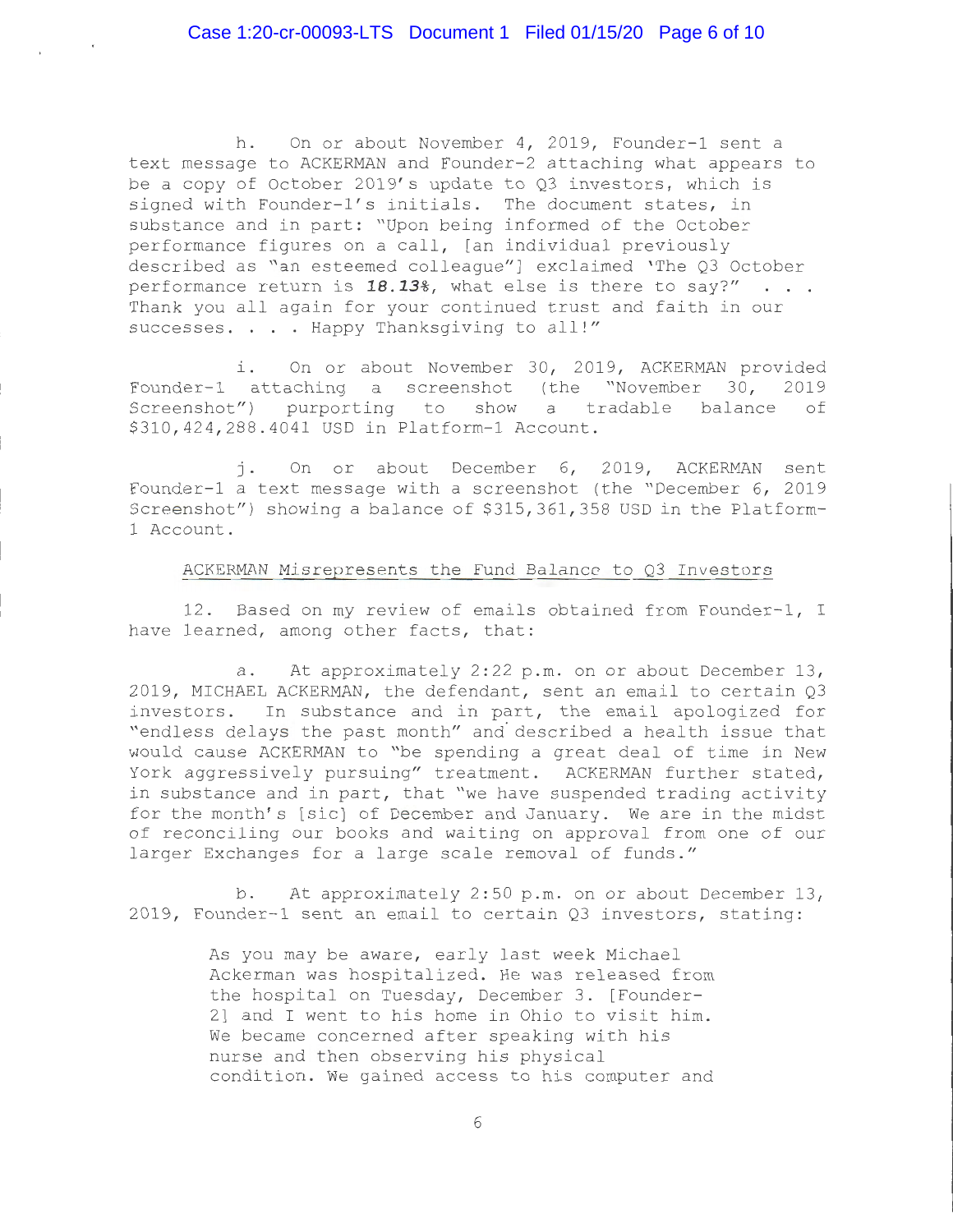discovered what appeared to be a very large discrepancy between the assets Michael had been reporting to us and the balance in the trading account we expected to house the assets . Michael assured us that the assets were moved to a more secure account but he refused to provide us access to that account. Last Friday morning he sent a screen shot showing the correct amount of assets in a trading account. We have been unable to verify the accuracy of this screen shot. We are taking steps to investigate the discrepancy and have alerted the SEC office in Miami, Florida. In addition, we have directed Michael to cease all trading. We will provide a further update when we have more definitive information to report .

c. At approximately 5:25 p.m. on or about December 19, 2019, Founder-1 sent an email to certain  $Q3$  investors, stating:

> We understand that Michael has advised various investors that he has been attempting to get in touch with [Founder-2] and me to facilitate the return of investor funds. He has not in fact made any attempts to contact us to facilitate the return of funds. I did attempt to call Michael today and text him on behalf of Q3 and all its investors to discuss return of funds . He has yet to reply to us. Based on what Michael told us, the Q3 assets are maintained in one or more Platform-1 accounts over which Michael has exclusive control. When we asked him two weeks ago to identify those accounts and provide us access, he refused. That interaction with Michael is what caused us to contact the SEC. There is nothing that [Founder-2] or I can do right now to access those accounts .

## ACKERMAN Falsified Evidence of the Platform-1 Account Balance

13. Based on my conversations with an employee at Platform-1 ("Employee-1"), and my review of records obtained from Platform-1, I have learned the following facts, among others:

a. For the entire year of 2019, the maximum balance that was reached in the Platform-1 Account was approximately \$5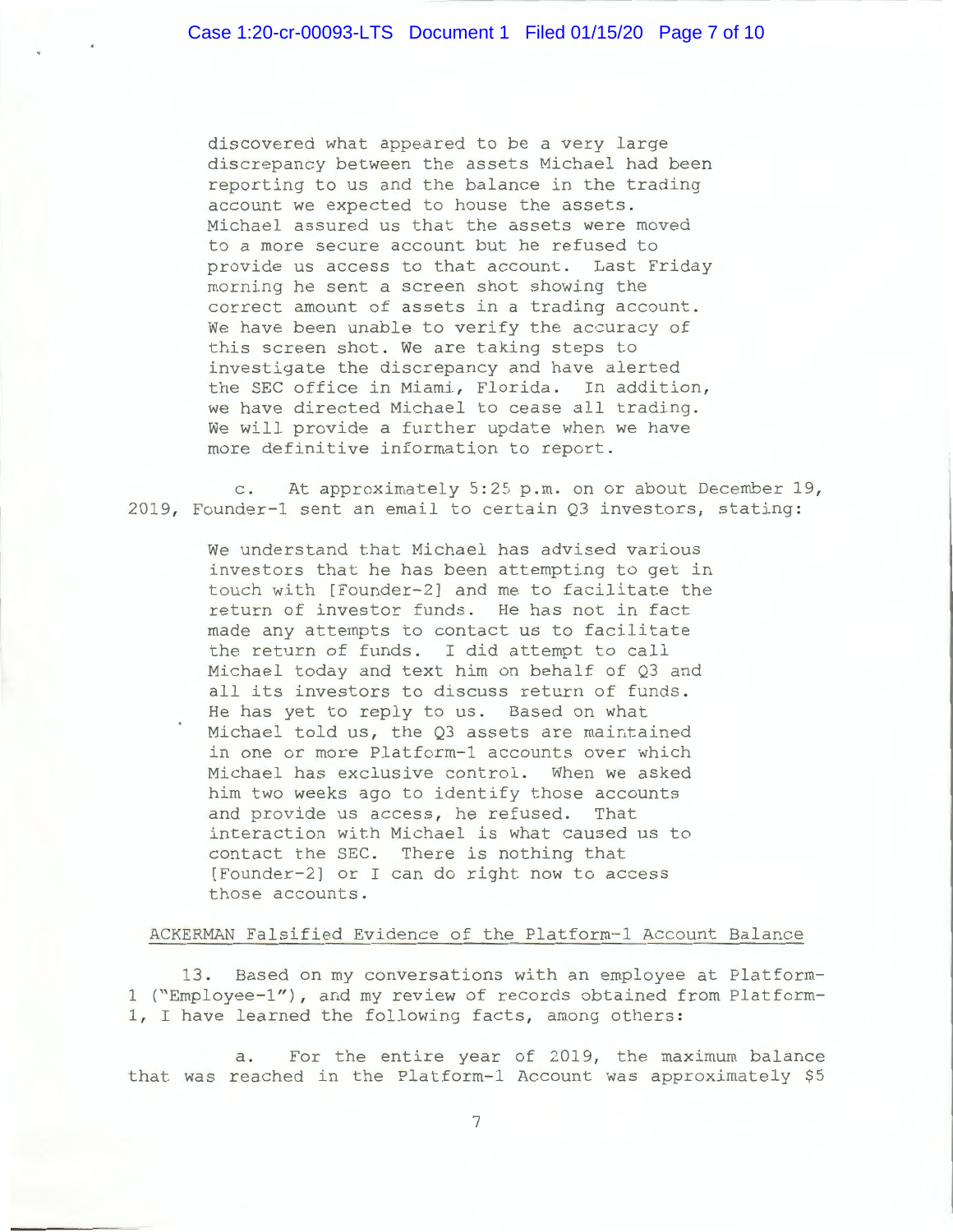million USD - far less than the total investor balance of approximately \$31,577,290.95. The maximum balance in the Platform-1 Account was reached in or about August 2019 .

b. When Employee-1 reviewed the transfer activity from the Platform-1 Account, Employee-1 identified all of the accounts to which funds had been transferred from the Platform-1 Account; none of the accounts that received funds from the Platform-1 Account had the name or a variation of the name "crypto 11."

c. Employee-1 has reviewed copies of the November 30, 2019 Screenshot and the December 6, 2019 Screenshot, as well as other screenshots purportedly depicting the balance of the Platform-1 Account, and determined that those screenshots appear to have been altered. Specifically, Employee-1 identified certain indicators that the screenshots are not true images taken from a legitimate Platform-1 account page. For example, Employee-1 identified that: the account balance shown should be horizontally aligned with other text on the same line, but instead is higher or lower than the remaining text; the tradable balance shown in the screenshot is preceded by a "\$" symbol, which should not be present; and/or the tradable balance shown in the screenshot is carried out to four decimal places, when that amount should only be carried out to two decimal places.

## ACKERMAN Profited from Q3 Investor Funds

14. Based on my review of financial records obtained in the course of this investigation, I have learned, among other things, the following:

a. On or about July 31, 2019, approximately \$500,000 was wired from the Q3 Signature Bank Account to a Chase Bank account held in the name of Michael Ackerman (the "Ackerman Chase Bank Account") .

b. On or about August 29, 2019, approximately \$500 , 000 was wired from the Q3 Signature Bank Account to the Ackerman Chase Bank Account .

c. On or about October 2, 2019, approximately \$500 , 000 was wired from the Q3 Signature Bank Account to the Ackerman Chase Bank Account .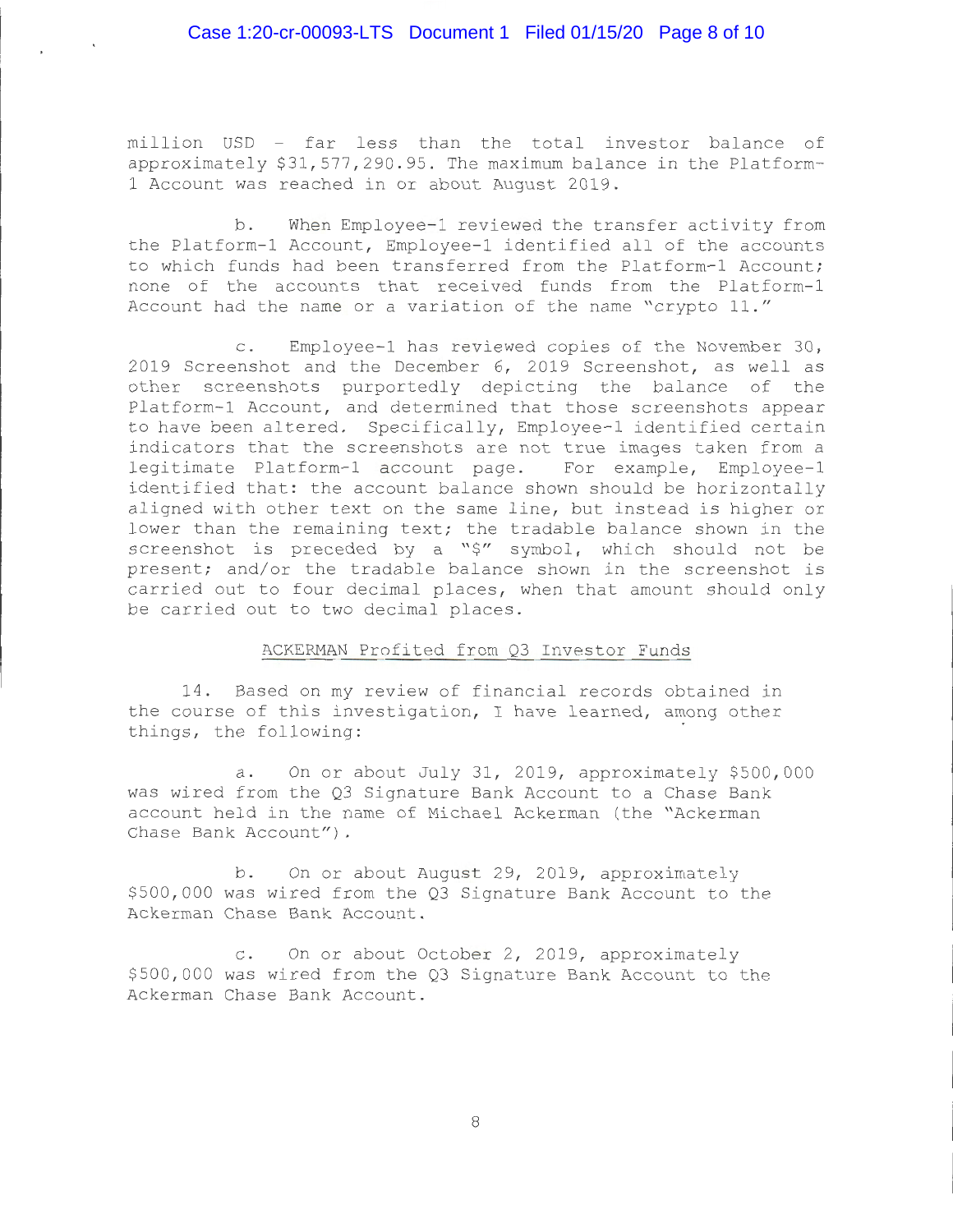. .

## Q3 Investors Relied on ACKERMAN's False Representations About Q3

15. Based on my review of statements made by certain investors in Q3 ("Investor-1" and "Investor-2," respectively), I have learned, among other things, the following:

a. Q3 investors would receive monthly emails that contained both a letter update from the Founders, as well as a statement of the Q3 trade balance. Investors, including Investor-1 and Investor-2, also spoke regularly with the Founders, including MICHAEL ACKERMAN, the defendant, regarding Q3. ACKERMAN told investors, including Investor-1 and Investor-2, among other things, that  $Q3$  had no more than  $10\frac{8}{3}$  on any single cryptocurrency exchange in case there was a cyberattack on the exchange. ACKERMAN also stated that he could recoup a 10% loss within two weeks.

b. Based on the monthly email communications from the Founders, as well as ACKERMAN's direct communications, the investors were induced to invest in the Q3 entities.

i. For example, Investor-1 made an initial investment of \$50 , 000 in or about May 2018 . In or about September 2019 , after having received monthly statements reflecting falsely inflated returns, Investor-1 invested an additional  $$204,000$  into the Q3 entities through an investment vehicle .

ii. Investor-2 initially invested \$100,000 in the Q3 entities in or about May 2018. In or about September 2019, after having received representations regarding the falsely inflated returns, Investor-2 invested an additional \$125,000 into the  $Q3$ entities, and then invested another \$25,000 into the Q3 entities in or about October 2019.